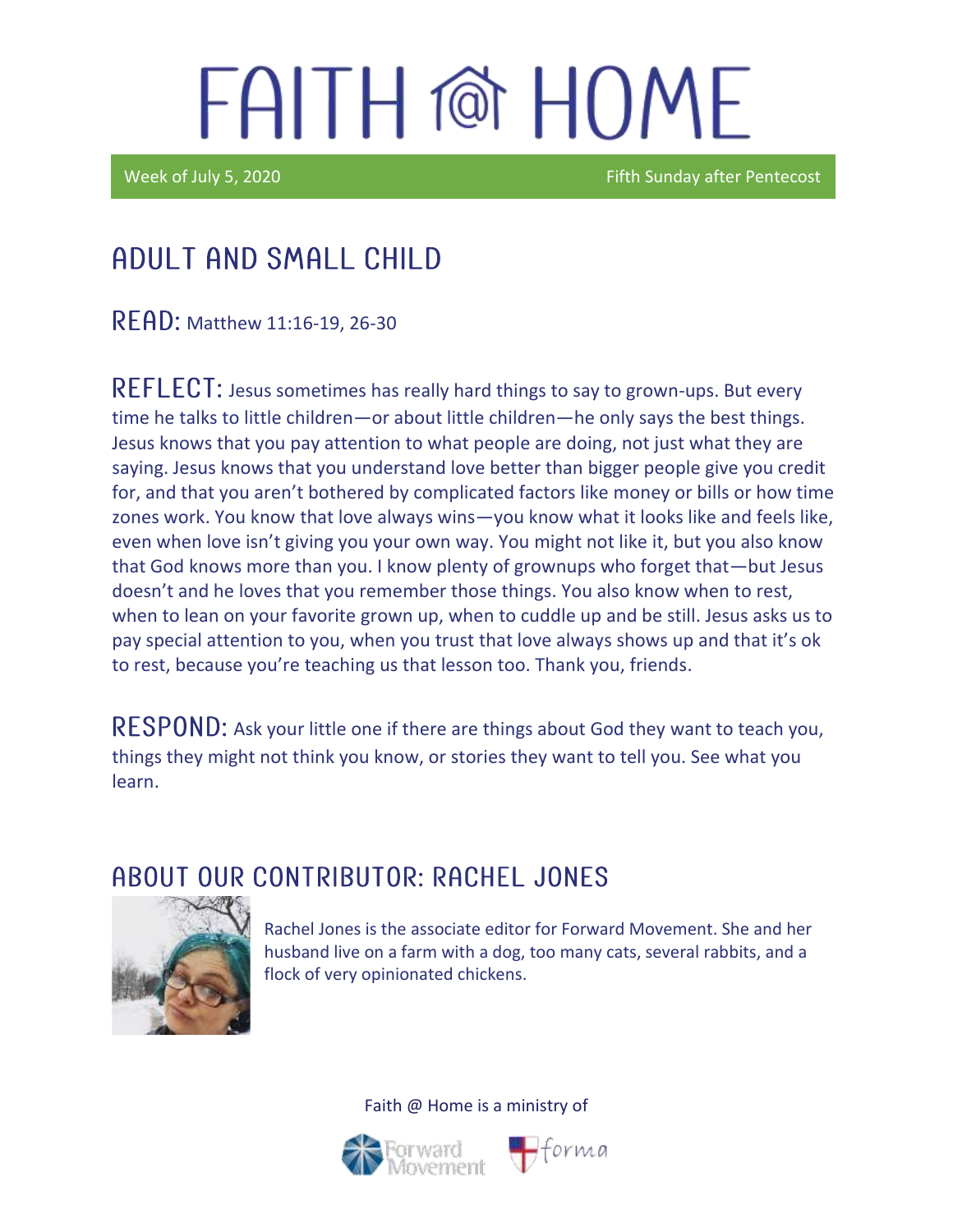# FAITH @ HOME

Ϊ

Week of July 5, 2020 **Fifth Sunday after Pentecost** 

### Adult and elementary

**READ:** Matthew 11:16-19, 26-30

REFLECT: Have you ever helped your parents (or another trusted adult) transport groceries from the car to the house? I have! One time when I was in the 4th grade, we purchased groceries for the whole month at one time. My brother and I helped by lifting and carrying bag after bag. When we were done, I had to sit down and take a break. Jesus invites us to take rest. If you begin to feel tired, frustrated or fed up with how things are going, ask Jesus to give you rest.

RESPOND: Take 3 deep breaths in and out. As you feel your chest rise and fall, remember that Jesus gives you rest.

#### A BOUT OUR CONTRIBUTOR: IMANI DRISKELL



Imani Driskell is the Director of Children's, Youth, and Family Ministries at St. Michael's-in-the-Hills Episcopal Church in Toledo, Ohio. Imani was born and raised in Brooklyn, New York and is a bagel and pizza enthusiast. She enjoys learning, teaching and speaking about Faith Formation. Her favorite novel is *The Living is Easy* by Dorothy West.

Faith @ Home is a ministry of

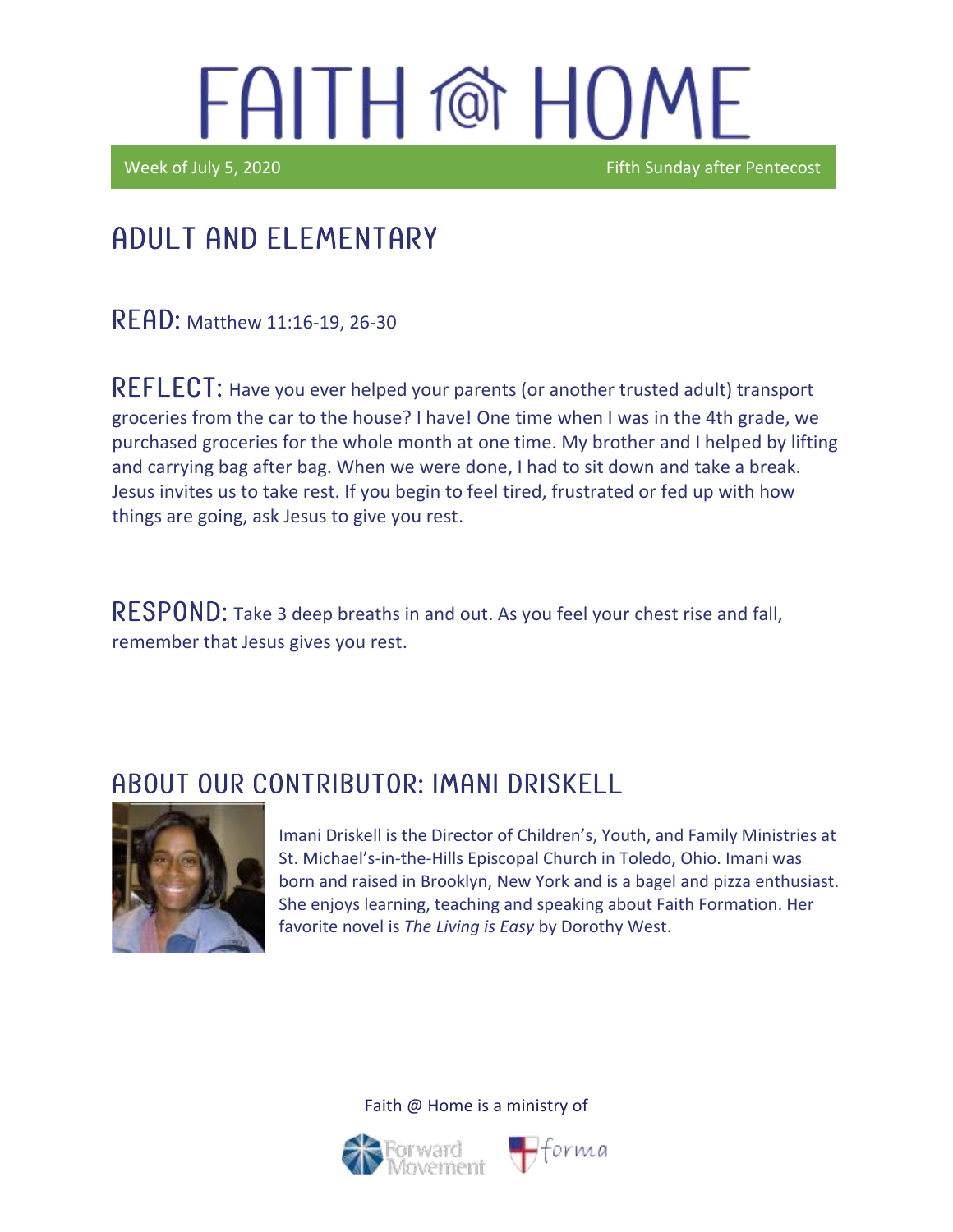# FAITH @ HOMF

Week of July 5, 2020 **Fifth Sunday after Pentecost** 

### Adult and youth

READ: Matthew 11:16-19, 25-30

REFLECT: Perspectives can be very different. One person could think something looks like a rabbit, and another could think it looks like an old man. When the world met Jesus, he didn't fit their perspective of a Messiah. The Messiah, some thought, was supposed to be a great warrior who would fight to be the King of the Jews, but that wasn't Jesus' message. Jesus sought to bring comfort and care to those who were broken and heavy, those who weren't cared for, and he called others to do the same. These battered and broken people believed with their whole hearts, some to the point that just touching Jesus' cloak produced a miracle. This wholly and holy devotion to Jesus and God shows the power of resting in God and turning to God. Now, Jesus isn't telling us to just pass everything off to him. Jesus is asking us to also take up his way of love, of caring for others, and if we all work together, this yoke will be light as we work together. It's this way of love that we are called to follow with our thoughts and words and deeds.

RESPOND: Pick up a rock. Nothing huge. Carry it with you today. At the end of the day, hold that rock, that burden, and pray that Jesus will take that rock and whatever may be burdening you onto himself. If you can, hide that rock/burden somewhere, outside, in a pond, or in the back of your closet. Just let it go, and let Jesus carry it for a while.

#### ABOUT OUR CONTRIBUTOR: MAGGIE PAUL



Maggie Paul is the Assistant Director for Youth and Family Ministry at Christ Episcopal Church in Charlotte, NC where she focuses on Middle School and relational ministry as well as curriculum. She previously served at the Cathedral of St. Philip in Atlanta, GA where she developed and implemented a comprehensive Confirmation curriculum. She is very excited to bring aspects of this curriculum to her new parish. As an undergraduate with a passion for youth ministry, she served as a summer camp counselor and Episcopal student center "church mouse," and she continues to use her gifts and talents as a singer and musician to nurture her own journey and inspire others on theirs.

Faith @ Home is a ministry of